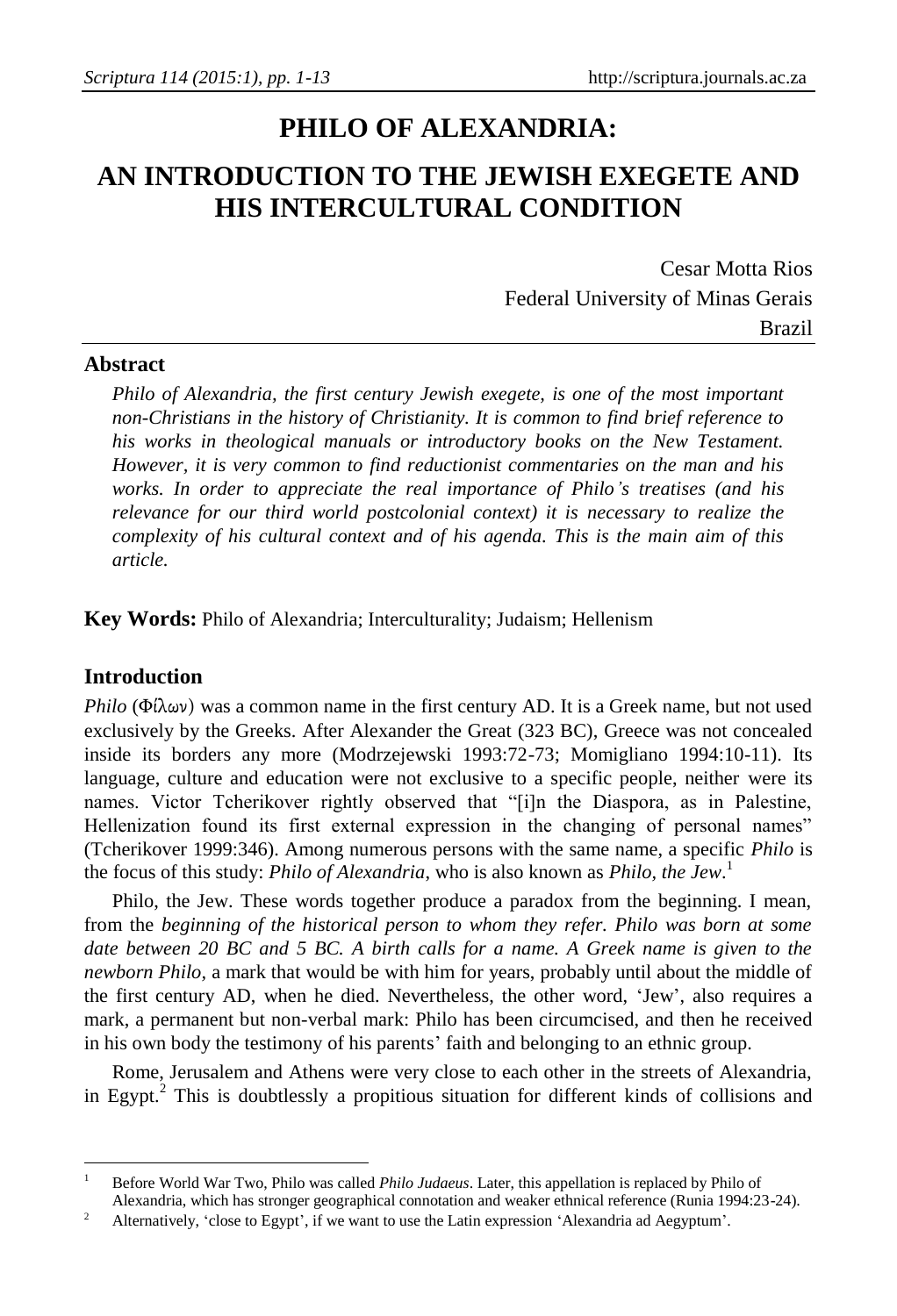1

misunderstandings. However, we must remember that cultural *meeting* had been in progress at Alexandria centuries before Philo, the Alexandrian Jew, was born.

The aim of this article is to establish an introductory reflection on Philo's context considering its cultural complexity. Moreover, in the final part I present some intertextual consequences of this intercultural condition, since the work with a text is what characterises the Alexandrian as an exegete. Finally, I conclude the study with an observation about the possible relevance of Philo as an example for contemporary exegetes and theologians.

#### **The Intercultural Context of Philo's Alexandria**

A comparison between Émile Bréhier's (1950) and Wolfson's (1947) 3 studies on Philo is sufficient to render evident how different can be the interpretations about Philo's identity and works. While one author emphasises his Greek background and dependence on Greek philosophical tradition, another tries to display the innovative mind of a man completely engaged in Jewish tradition.<sup>4</sup> In order to avoid an *exclusive* perspective, Samuel Sandmel refers to Philo's works as "the first major blend of Judaism and Hellenism" (Sandmel  $1974:4$ ).<sup>5</sup> Obviously, this dual reference (Greek and Jewish) is what renders possible different views about him. However, it is necessary to think beyond the simple notion of *blend* or *reunion*, terms that do not reflect the potential tension inherent to the meeting.<sup>6</sup>

Philo is not a thinker who tried to *conciliate* Greek philosophy and Jewish religion.<sup>7</sup> If we say so, it seems that he brought his culture, met another, and decided to conciliate both in his discourse. It is not the right way to understand his person or his work. He did not decide to conciliate something that was inherent to him with something from the *other*. On the contrary, he had in himself the sometimes uncomfortable companionship of a multiple inscription. That means that his writings are involved in a relationship with different archives mainly because his universe of discourse is as it is. Then, I would prefer to think about a *negotiation*, but I would insist even more that it is not a meeting of the member of an isolated group with an alien culture.

Jewish people had interacted with different cultures in various moments of their history and this frequent conversation with the *other* always left marks in their tradition. One could imagine that this interaction with other cultures would produce a *degenerated* kind of

This is the year of the first printing. I accessed the edition of 1982.

<sup>4</sup> For a comprehensive exposition of the opinion of many scholars on Philo's identification between Greek and Jewish tradition, I suggest a reading of Hilgert 1995. The author himself concludes that "Philo was a Hellenist, but first and always a Jew" (Hilgert 1995:15).

<sup>5</sup> Jean Daniélou attempts to be more complete in his statement: "Philon réunira en lui les divers aspects de ce judaïsme alexandrin: sa culture hellénistique, son loyalisme romain, sa foi juive" (Daniélou 1958:12).

<sup>&</sup>lt;sup>6</sup> David Winston's article Judaism and Hellenism: Hidden Tensions in Philo's Thought is useful to make some of these tensions more explicit. He demonstrates that Philo mobilises Greek philosophical notions in his exposition of the bible, but in different moments, when these notions contradict the understanding originated from the Biblical text, he does not adopt them, and tries to take the emphasis from this fact in order to hide the tension. Nevertheless, Winston still characterises Philo's works as a "remarkable synthesis of Judaism and Hellenism" (Winston 1990:19). I understand that the evidences observed by the researcher himself should make us avoid this kind of conclusion.

<sup>7</sup> Philo's reference to Greek philosophy in Moses' education (*Mos*. 1.23) could be seen as a proof against my statement. However, if one considers the entire treatise, it becomes clear that Philo is not preparing the way for a kind of conciliation, but that he really understands Moses's books as true philosophy. It is not necessary to conciliate philosophy and Scripture. Scripture itself is philosophical, and because of that, it is possible to read it with reason (and Greek philosophy) as a companion.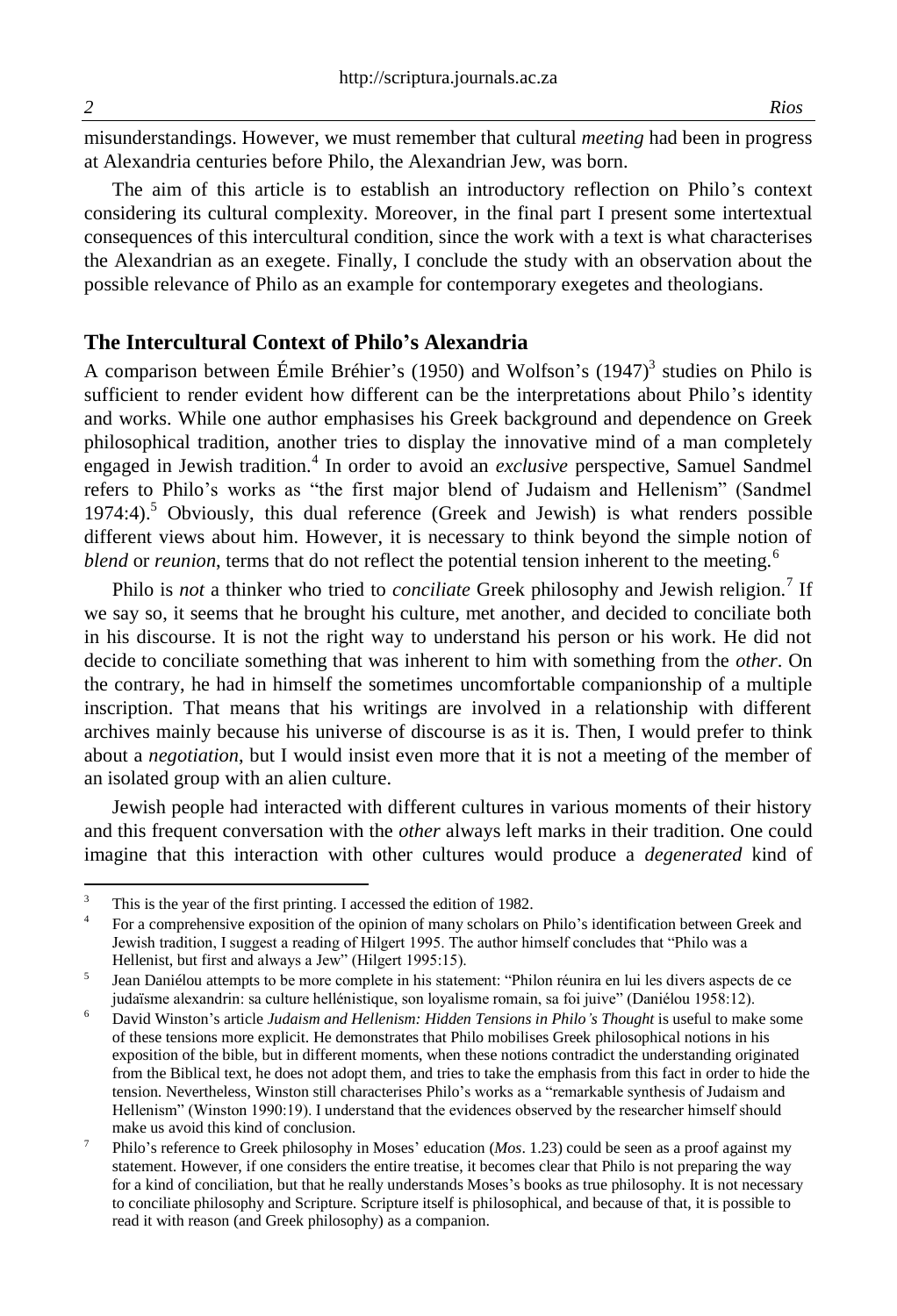Judaism, departed from the purest version of it. The fallacy of this idea is revealed when one realises that this *pure* Judaism has never existed at all.

It is impossible for any culture to remain completely isolated. This is undoubtedly the case of first century Alexandrian Jewish experience, and also of Jewish communities in other times and places (Levine 2009:37). Accordingly, Erich Gruen demonstrated that in Antiquity the reaction to the *other* is not essentially of rejection or indifference, but frequently of integration and reception. This phenomenon is observed in many moments of Jewish history as well (Gruen 2011:277-351).

It is clear, therefore, that before Philo's lifetime, a continuous process of cultural meeting had been in course for centuries around the Mediterranean (and especially at Alexandria). Social and cultural changes had taken place and previous influences had been absorbed in every group that had a seat at this negotiating table. New questions appeared at each moment, and new answers were proposed.<sup>8</sup> However, the *dialogue* itself was not a novelty, but a common heritage.

Gregory Sterling states that, from the point of view of the Alexandrian Jews, it was something normal to be a Jew and to share what happened to be called Hellenism. $9$  He is emphatic:

While it is a commonplace to point to Jewish observance of Torah requirements as a central component of Jewish identity, I would like to suggest that in Alexandria the right to participate in Hellenism was intellectually just as important and historically of greater consequence. As the community looked northward out across the Mediterranean, it not only looked east to Palestine, but west to Greece. Both horizons played critical roles in the shaping of the community's self-understanding, but from different perspectives. (Sterling 1995:18)

This double looking was part of the Jewish-Alexandrian's self-conception.<sup>10</sup> From their point of view, there is absolutely no antithesis between *Judaism* and *Hellenism*. Therefore, there is no resistance to one of them in benefit to the permanence of the other.

 $\ddot{\phantom{a}}$ 

<sup>8</sup> My point is about a negotiation built into the text. Therefore, the questions the authors faced used to be implicit in their texts. In a few cases, it is even possible to suppose from some passages the existence of previous real dialogues, such as conversations between Philo and other exegetes, someone curious about Jewish history, or a Jew bound to apostatize. The following question proposed by Hadas-Label does not make sense for my reflection: "What if all the works of Philo had been barely a long monologue?" (2003:114). Even if a non-Jewish public had not read them at all, or if his Jewish fellows had not taken them seriously, Philo's works cannot be taken as a monologue, since they are the result of a minded intercultural dialogue and negotiation.

<sup>&</sup>lt;sup>9</sup> At least textually the 'Hellenism' (that is, the word έλληνισμός, used in this meaning related to a culture), appears for the first time in opposition to the 'Judaism' (Ιουδαϊσμός) and vice-versa, because both words were being used in this way for the first time in the same text, II Maccabees (2 Mc 2:21; 4:12-14; Sterling 2001:263).

<sup>&</sup>lt;sup>10</sup> The author even suggests that the Roman dominance of Alexandria and the later more radical stratification of the different ethnic groups, with the explicit limitation of access to the Hellenistic civic life imposed on the Jews represented a kind of mutilation of this constitutive element of their identity. Modrzejewski exposes this change in the following words: "Under the Ptolomies, the Jews had been part of the community of 'Hellenes', the dominant group of Greek-speaking conquerors. When the Romans, in their turn, conquered Egypt, the situation was altered from top to bottom. There was no room within the limits of Roman law for the community of Hellenes, a cultural rather than a national concept. It was made up of differentiated elements, each with its own identity, and the sum of these elements could not be recognized as a single 'nation' or 'people'." (Modrzejewski 2001:161). He finds support in Josephus, who informs us that Jews and Greeks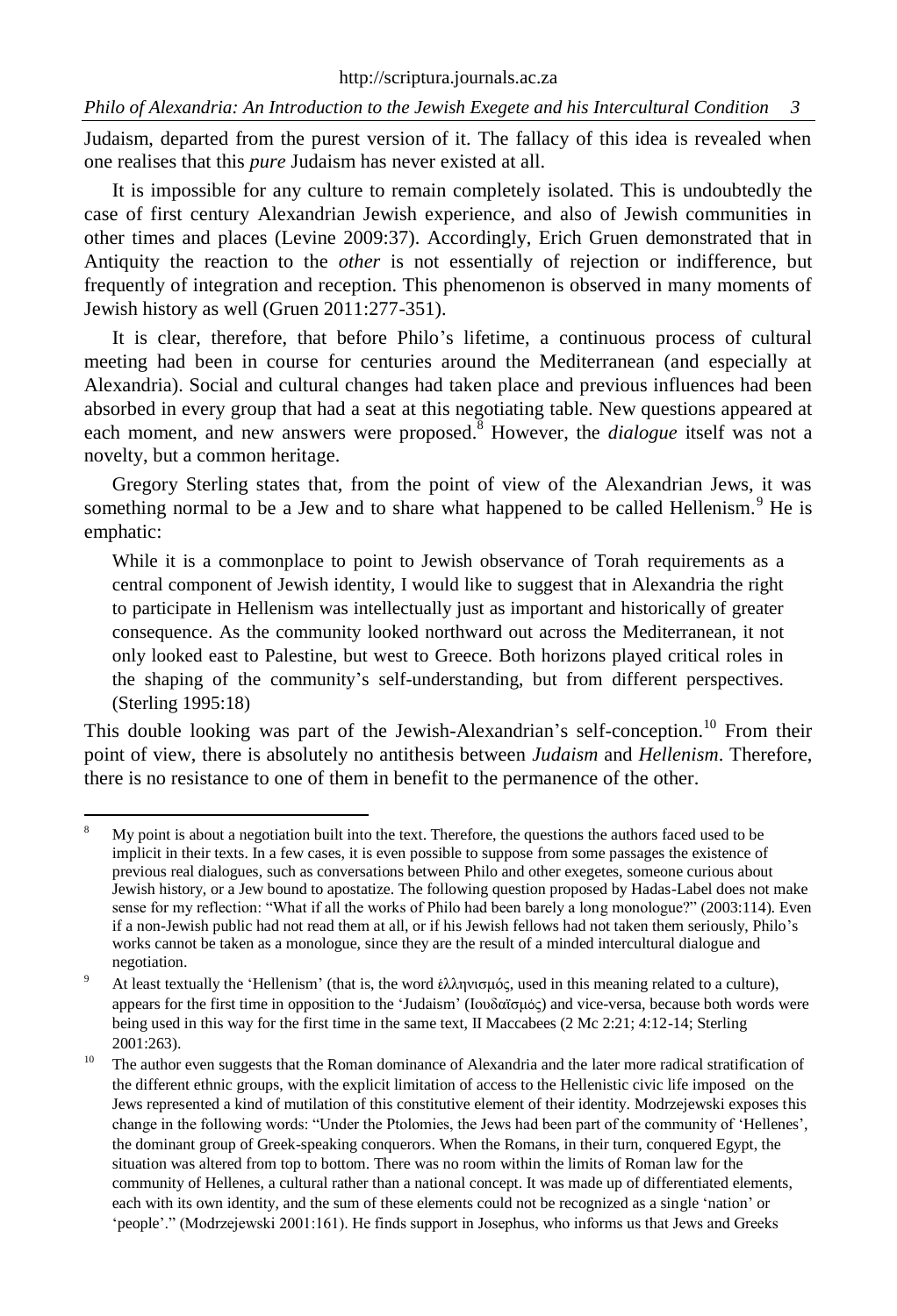Philo lived and wrote his treatises in this complex context, in this community that saw important references in east and west when looking north. That does not mean that his writing supposes a complete absence of differentiation between Jews and non-Jews. It does mean that there is a continuous and dynamic negotiation in his discourse about what is *own* (specific of Jewish people) and what is *common*, and that this interaction is unavoidable.

Where were the limits of what Philo can consider *common* with himself? At this point, I am touching the question of the *particular* and the *universal*. Ellen Birnbaum approached this theme through a study of the terms *Jew* (*Ιουδα*ῖ*ος*) and *Israel* (*Ισρα*ή*λ*) in Philo's works. While from a supposed Hebrew etymology, *Israel* refers to the group of people "who sees God",<sup>11</sup> *Jew* is limited to the nation, the Jewish people, either to the historic people of biblical narrative or to Philo's contemporary people in the Diaspora and in Judaea. These words are not interchangeable. Not every member of the Jewish group is necessarily part of Israel, and, in theory, not everyone considered Israel is necessarily a Jew.<sup>12</sup> Furthermore, the group of the Jews is not restricted to those who were born as Jews. It was increased by the reception of proselytes. Then, according to Birnbaum, Philo should not be taken as particularistic, even though his universalism was not such to accept other religions of his cultural environment as similarly valid (Birnbaum 1996).<sup>13</sup>

Nevertheless, denying a total particularism and radical *otherness* is not an affirmation of a complete thoughtlessness about limits. If that were the case, there would be no need for (or possibility of) a negotiation. There were limits indeed, but not all of them were clearly noticed or established once and for all. Philo's discourse does not entail a total and unwise

shared the same appellation (τοὺς ἕλληνας) in Alexandria (*B.J.* II 487). It is important to recognize, however, that it is not the case of considering that every Jew was in this same class, but certainly many of them were (Gambetti 2009:49-50). Victor Tcherikover anticipated Modrzejewski's statement, pointing to the fact that when the Jews under Roman domain were submitted to the public tax called *laographia*, they saw themselves on the same social level of the Egyptians (Tcherikover, 1999:311-312).

1

<sup>&</sup>lt;sup>11</sup> In fact, Philo uses to interpret *Israel* as όρῶν θεόν, "(the one) who sees God". By doing so, he probably reproduces an interpretation of the Hebrew name *Israel*, as a contraction of *ish roê el*, "the man (someone) who sees God" (Birnbaum 1996:70-72). For a different proposal, see Hayward 2000.

<sup>12</sup> Hayward tries to reduce these possibilities with two observations: 1) although someone else could be Israel, every Jew certainly would be Israel (Hayward 2000:226); 2) if a non-Jew could see God it should be understood as an extraordinary inspiration similar to the one experienced by Balaam's donkey (*Numbers* 22:28; cf. *Leg*. 3.210). I do not agree with the first statement, since Philo can be very critical of the Jews that do not live in accordance to their noble origin, and he does that even in a contraposition to proselytes (*Praem*. 152). As for the second point, it does not seem completely wrong, but unnecessary. If Philo does not clearly restrict the meaning of Israel, then neither does he assert that specific non-Jews were part of this group. Birnbaum's examples of non-Jews that are able to see (*Prob.* 74; *Prob.* 140; Spec. 2.45 – Birnbaum 1996:94) are not as relevant as she supposes. Firstly, because although *Prob.* is certainly authentic, it is considerably different from the rest of Philo's treatises in respect of the treatment of Greek heritage and non-Jewish elements in general. Moreover, in Birnbaum's references what one finds is a characterization of non-Jewish persons as able to see something important (the truth, the nature and so on), but not God. Birnbaum adds in her lists the *therapeutaí*, described in *Cont*., and remarks that Philo does not say (but merely suggests) that they are Jews. I observe, however, that the Jewish identity of the sect is evident even with a simple reading of the treatise. They are introduced in comparison to the Essenes (*Cont*. 1), they follow Moses' instructions (*Cont*. 64), and their behaviour (*Cont*. 28-31) is close to that of the Jews in the synagogues (*Somn*. 2.126-128). As for the relation between this sectarian group and the Jews in general, cf. Hay 2002:344-345. Therefore, it seems reasonable to affirm that Philo does not close the group called Israel, and does not equal it to that of the Jews, but nothing consistently suggests that this overture was such as to include someone completely ignorant of Mosaic Law as a member of *Israel*.

<sup>&</sup>lt;sup>13</sup> In this respect, she criticises Mendelson (1988), who, through an analysis of Philo's orthodoxy and orthopraxy, presents the Alexandrian as essentially particularistic.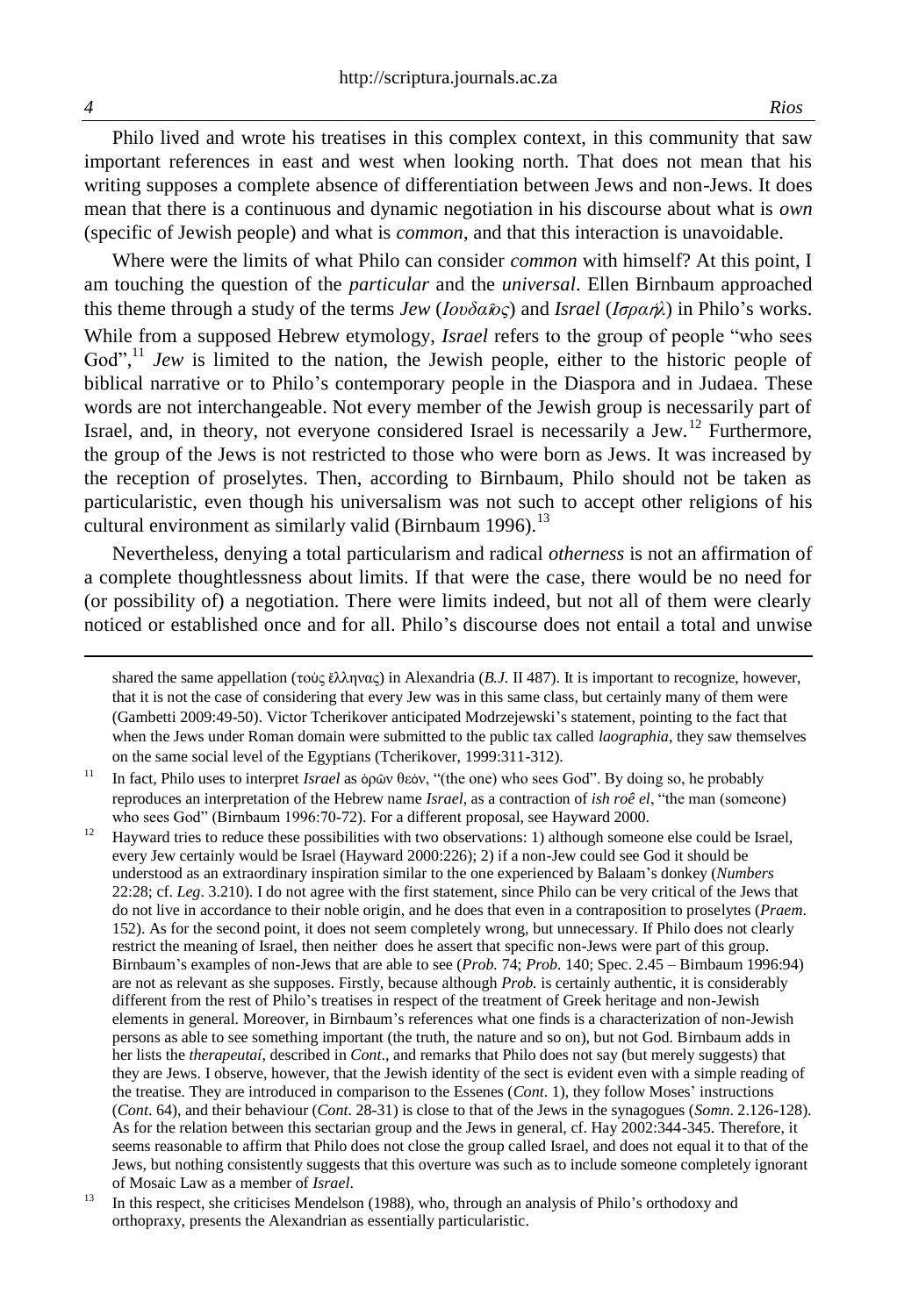continuity or identification. It is proved by the fact that there is a way in and a way out. Symmetrically to the possibility of a non-Jew becoming a Jew through conversion, there is the possibility of a Jew becoming an apostate, by neglecting his origins. "Only apostasy entails a break with Jewish identity", Modrezejewski (1993:83) observes, adding as an example the famous case of Dositheus, recorded in III Maccabees. The Greek text is quite clear about the disconnection of the apostate "who changes the customs and becomes a foreigner to the native beliefs"  $(3 \text{ Mc. } 1:3)$ .<sup>14</sup>

For Philo, being part of the Jewish people is one of the most important aspects of a man's life. Jewish people held a special position in the *cosmos*. He frequently refers to the division of the world into Greeks and Barbarians. He even uses this pair to define the humanity in its totality, as in *Spec*. 1.211, where "Greek and Barbarians" (Ἑλλήνων, βαρβάρων) follows "men and women" (ἀνδρῶν, γυναικῶν), and is followed by "inhabitants of continents and islands" (τῶν ἐν ἠπείροις, τῶν τὰς νήσους εἰληχότων). Berthelot rightly inquires in which side Philo would locate the Jews. As notable as the problem is the answer the researcher proposes, viz. that Philo does not consider the Jewish people as part of the common world, by a consideration of *Numbers* 23:9 (Berthelot 2011a).

In this quasi-cosmological perspective, then, Philo seems to consider an absolute specificity of Jewish people.<sup>15</sup> However, even marked by this special role, the Jewish people are connected to all of the other nations, since they hold in respect to humanity as a whole the place that the priest holds in a kingdom. The Jewish cult is enacted to the benefit of all humankind, and it is a moment when all the *cosmos* worship its Creator (*Spec*. 1.82- 96; *Mos*. 2.133-135; *Somn*. 1.203-215).<sup>16</sup> In this way, Jewish *particular* cult receives a *universal* perspective. Moreover, one should remember Birnbaum's observation that belonging to this group is not given simply by familial relationship, nor by place of residence. What defines the people is the adherence to a very specific ensemble of laws and practices of monotheism (Ubigli 2003:72-73). Thus any human being is a potential participant of this very singular cult.

Eventually, Philo exposes clear differences between Jews and Greeks, even though he is so radically involved in both traditions. Theological differences are presented throughout the Philonic *corpus*, but an especially interesting opposition that embraces different themes,

 $14$ <sup>14</sup> About apostasy according to Philo, see Barclay 1998:84-85, and also Sandelin 2006 and 2012. (There is an isolated problem in this last article that has to be observed: Sandelin seems to be worried about Philo's presence in civic events that would comport some religious connotation. His worries are based on Feldman's understanding that the mere presence of a Jew in these events would compromise his orthodoxy [Sandelin 2012:44]. There is flagrant anachronism or at least imprecision in Feldman`s categorical statement of a supposed orthodoxy in Philo's context.)

<sup>&</sup>lt;sup>15</sup> Different passages from Philo's works can make one think that he includes the Jews with one of the sides. Ellen Birnbaum mentions the expression 'our language' used by the Alexandrian in reference to Greekas an example of his self-insertion among Greek speakers (Birnbaum 2001:47). However, the fact that a writer who is writing in Greek states that this is the language of himself and his readers is not the same as stating that all in the group of Jews are on the same side as the Greeks. Birnbaum also mentions *Mos*. 2.27 as a possible insertion of Jews among Barbarians (Birnbaum 2001:47; cf. Goudriaan 1992:84-85). Nevertheless, as Berthelot rightly observes, in this passage Philo reproduces the opinion of non-Jews (Berthelot 2011a:48).

<sup>&</sup>lt;sup>16</sup> This understanding attributes to the Jewish cult a meaning related to all humanity. Nevertheless, this very notion is also the point of divergence, since it is in complete opposition to Hellenistic religiosity, for while in it the human being worships elements of the (created) cosmos, the Jewish Alexandrian proposes that (together with the human being) the created cosmos worships The One Who Is (uncreated). (Harl 2011:173 and Bréhier 1950:170).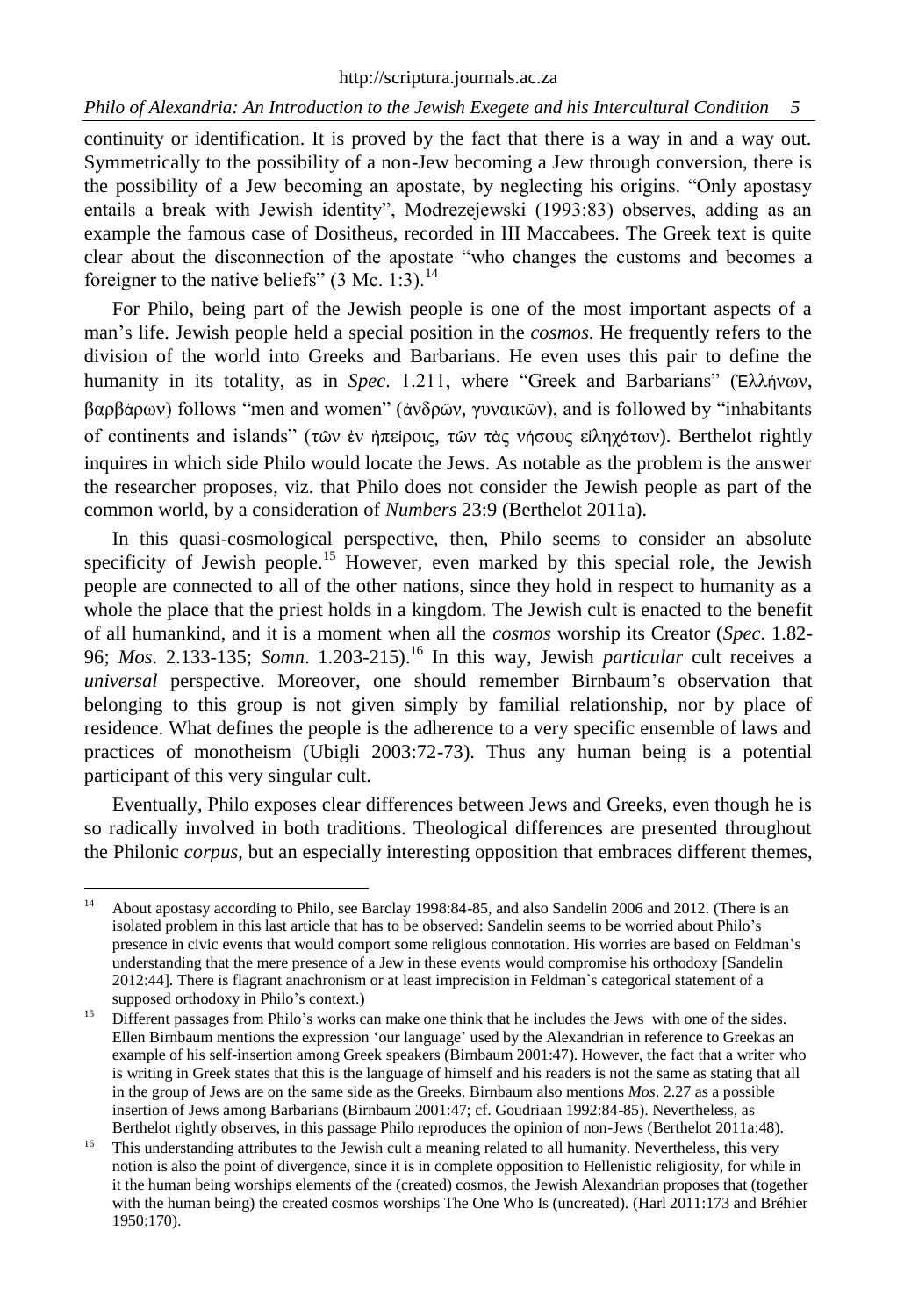appears in *De Vita Contemplativa*. A series of passages of the treatise (*Cont*. 14, 42, 57, 68) astound the reader with how closely the Alexandrian is to Hellenic culture (Birnbaum 2001:46). Maren Niehoff explains this characteristic of *Cont*. by affirming that it was written in a late period of Philo's life, when he would have adhered to Roman ideology and, then, adopted Roman stereotypes of the Greeks, in order to have the Jews together with Roman elites (Niehoff 2001:137-158). I observe that by comparing his own ideal with that of the Greeks, Philo reveals once more the importance of this tradition to his reflection. Greek traditional texts could be appreciated, but, at the same time, considered as less important than the *ideal* text of the Jews (the *Torah*). Similarly, specific Greek behaviour, although to some extent praiseworthy, are revealed as less important or imperfect when compared to that of a possible Jewish *ideal* of life (that is to say, the life of the *therapeutaí*, which gravitates towards the *Torah*). The most important point, however, is that one should recognise that in a time of tense intercultural negotiation, it ought to be expected that an author would use different emphases in his construction of relations, limits and communications, according to his strategies.

Philo's context is not an empty space where different cultures circulate without any thought about differences. There were lines in his map indeed. However, these lines were not given beforehand in order to be merely preserved.

#### **Some Observations on the Main** *Encounters* **– not only the Greeks**

While Jewish people interacted with many different cultures for centuries, there was something especially tense (in a cultural-religious sense) in their relation with the Greeks. Albert Baumgarten asserts:

(T)he problem with Greek overlords was not the same as with other imperial masters: it was not only economic, political or military, but had important religious and cultural components. Jews therefore felt the need to mark the boundary between themselves and the Greeks much more than they felt that need with other imperial powers (Baumgarten 2002:8).

At Alexandria there was a "Greece deposited in a library" and "a point of view about Greece as culture" (Hartog 2004:119). There were also the living Greeks, who in specific situations could interpose obstacles to the keeping of fundamental rights indispensable for the existence of Diaspora Jewry, similar to the exemption from the imperial cult, as it is reported in *Legatio ad Gaium* and *In Flaccum*. Then, of course, the interaction between the Hellenised Jews, Greek culture and the Greeks was definitely relevant.

Nevertheless, Philo also refers frequently to the Egyptians. He spouts stern criticism towards Egyptian religiosity and accuses contemporary Egyptians of blameworthy behaviour. This particular encounter with the Egyptians is interesting not only because the Alexandrian was surrounded by them, but also because it entails not only social contemporary problems, as Goudriaan demonstrated (1992), but also biblical hermeneutics. Different researchers attempt to identify *the* source of Philo's repudiation of this very people. Some of them state that the social context is crucial, while others emphasise Philo's readings of the Bible.<sup>17</sup> I think that there is frequently a double orientation in his criticism

 $17$ See for example Niehoff 2001 and Pearce 2007.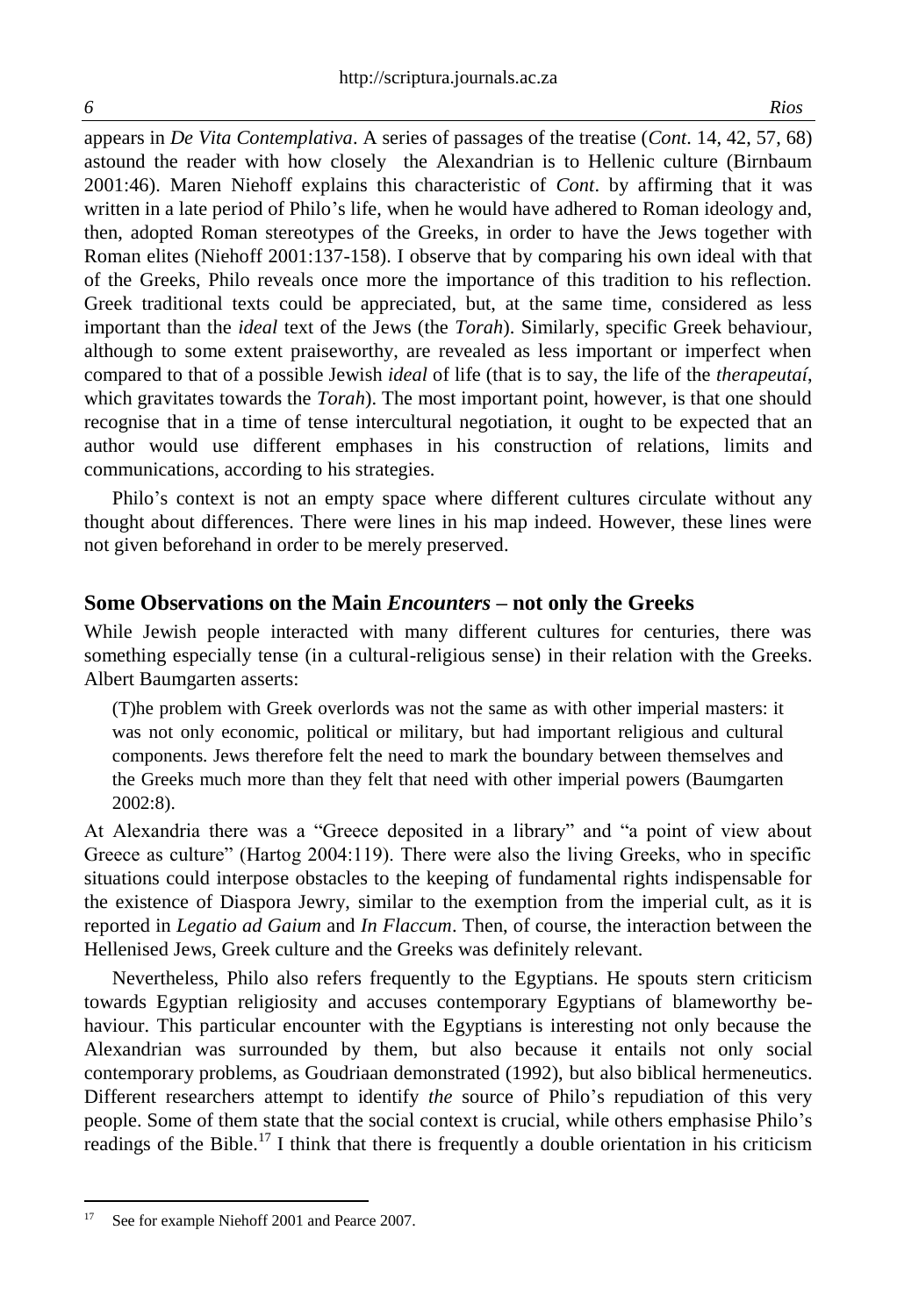towards Egyptians, a Biblical one, and another social-contemporary one, and that a scholarly approach should take account of both perspectives simultaneously.

Finally, it is necessary to remember that when Philo was born, the Roman Empire already held power over Alexandria. Philo's relationship to Roman culture and power is disputed. Maren Niehoff, who investigated the question over more than a decade, is convinced that Philo knew and reproduced certain elements of Roman thought. She has received stern criticism from many other Philonists, including some important reservations indeed, and invited to conduct further research. Sarah Pearce observes, for example, that Roman thought itself is very complex and, consequently, what Niehoff takes as an element of Roman ideology is not necessarily a wide-spread thought or general characteristic (Pearce 2007:XXV-XXVI). On the other hand, some of these attacks on Niehoff's proposal are quite misleading. Denying the possibility of Roman influence upon Philo because he did not read Latin (*idem*) is an example of this. Anyone dedicated to the study of culture and discursive relations, whether in Antiquity or in later times, recognises that the reading of a text is not the only possible via to cultural and literary interchange (cf. Lévy 2004:297). Philo went to Rome at least once. He had to think under and about Roman power. He demonstrates knowledge on recent Roman history in his *Legatio ad Gaium* or *In Flaccum*. Therefore, the question that can motivate some debate is not whether he was influenced by the Romans. It is a fact. The real problem is the identification of the precise source of this influence, the extent of it in Philo's writing and thought, and his position concerning Roman power and thought.

### **The Complex Negotiation about what is One's Own and what is Common (with the Other)**

A textual resonance of this complex intercultural context can be found in Philo's use of the words ἴδιος (one's own) and κοινός (common) in the narrative of an important and tense moment of his career. In his *Legatio ad Gaium* the Alexandrian relates his own enterprise as a member of the embassy, sent by Alexandrian Jews, in order to negotiate their residence rights and security in the presence of Caligula. While the five ambassadors were waiting for an opportunity to talk directly to the emperor, an unidentified Jew arrived with devastating news: a statue of Caligula-Zeus was going to be located inside the Temple in Jerusalem. Philo reports that once they heard about it, all of them "gathered together in seclusion and bewailed simultaneously (ὁμοῦ) the disaster personal to each and common to all"<sup>18</sup> (*Legat*. 190). The adverb ὁμοῦ can express both a simultaneity (that is, a coincidence in time) and a place coincidence. The translator should opt for "at the same time" or "at the same place". Whatever, the most important point is to observe that in this case the *one's own* and the *common* are co-cried. There is a distinction, but only one crying. What would be *one's own* and *common* in this case? The *common* refers to what is suffered by the Jews as a people, in general. The *one's own*, in turn, can be related to the individual (each one bewails the fact according to his own experience) or to the geographical dimension, since there were Alexandrian Jews and non-Alexandrian Jews on that occasion. Another passage can bring some light to this question. The narrator reflects on the change of priority from the defense

<sup>18</sup> <sup>18</sup> This translation, such as the others in this article, is from the Loeb edition (with small changes in the present case).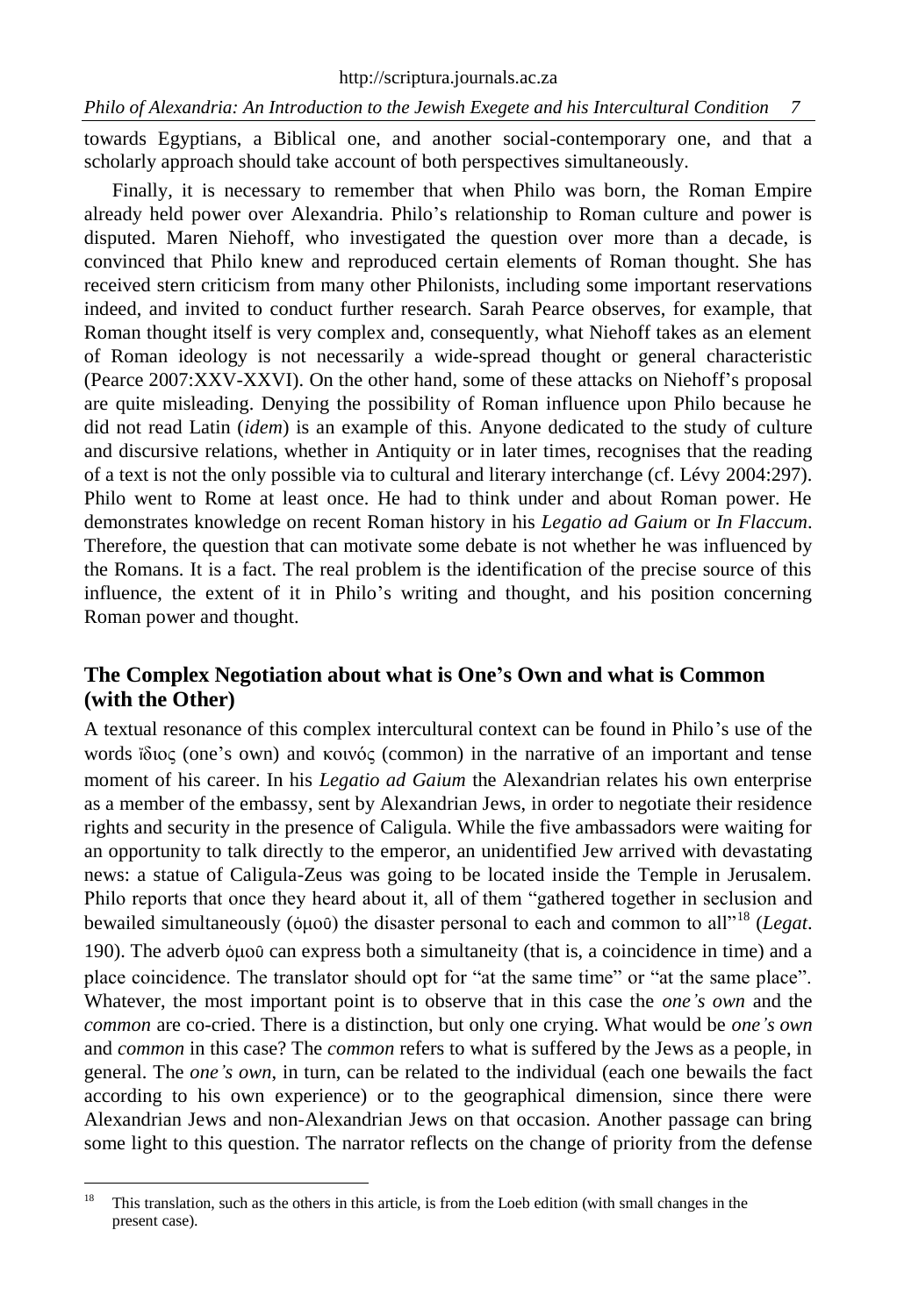of rights in the ambit of what is the Alexandrian's *own* problem and the fight in a wider context:

For small things must need give way to big and particular to general interests, the loss of which means the perdition of the body politic. For what religion or righteousness is to be found in vainly striving to show that we are Alexandrians, when we are menaced by the danger which threatens a more universal interest, the corporate body of the Jews? (*Legat*. 193-194).

By not considering these texts cautiously, one could imagine that for Philo the *own* would always have been what was related to Jewish culture, while the *common* would have been the heritage he shared with the Greek cultural environment. Nevertheless, the situation is far more complex. The *common* can be Judaism as a whole and the *own* the Alexandrian Jewish community.

The *own* and the *common* change in a game of variable perspectives. In a certain moment, as has been seen, Philo can assume a Greek division of the world between Greeks and Barbarians, presenting Caesar as the one "who healed the pestilences common (κοινάς) to Greeks and Barbarians" (*Legat*. 145). Even though a scholarly study can bring us to the conclusion that he put the Jewish people out of this division, as I observed, this is not explicit in a simple reading of his texts. In passages such as the one I have just quoted, there is nothing textually indicating that any group is excluded from this division. What is explicit, on the other hand, is an appraisal of a Roman emperor responsible for the expansion of the goods of Hellenism for all over the world. In a negotiation, the writer can avoid some themes and hide some of his conditions at specific moments.

Thinking about what is *one's own* and what is the *common* entails a reflection on limits. I understand that in the constitution of a group definition, generally what counts more is the limit that separates this group from the others, rather than the cultural content inside these limits (Barth 1998:15). On the other hand, it is not right to restrict the thought to a scheme in which *one's own* is at one side and the *other* at the other side of a border. This can be the main thought in the definition of a group. However, in the *negotiation* the notion of the *common* (with different possible perspectives) is what is most remarkable.

In his intercultural context Philo does not have an identity based on an absolute sameness, but one that is constructed in a complex process of identification. This is remarkable in his case, but is not exclusive to him. Shaye Cohen rightly observed that the identity of the Jews in Antiquity was elusive and uncertain (Cohen 1999:3). Moreover, Joseph Geiger demonstrated clearly that even in this respect "the Jews had much in common with the rest of the inhabitants of the empire" (Geiger 2009:145-146).

Therefore, while Ellen Birnbaum looked for *the place of Judaism in Philo's thought*, I suspect that there is an unavoidable instability in the *places* occupied by each element in Philo's writing. The *places* themselves are movable.

#### **Resonance of the Intercultural Condition in Philo's Intertextual Relations**

The intercultural condition of the exegete is a crucial aspect that influenced his work with texts, including Jewish people's *own* texts (the Torah especially) and those texts *common* to the entire Hellenistic world.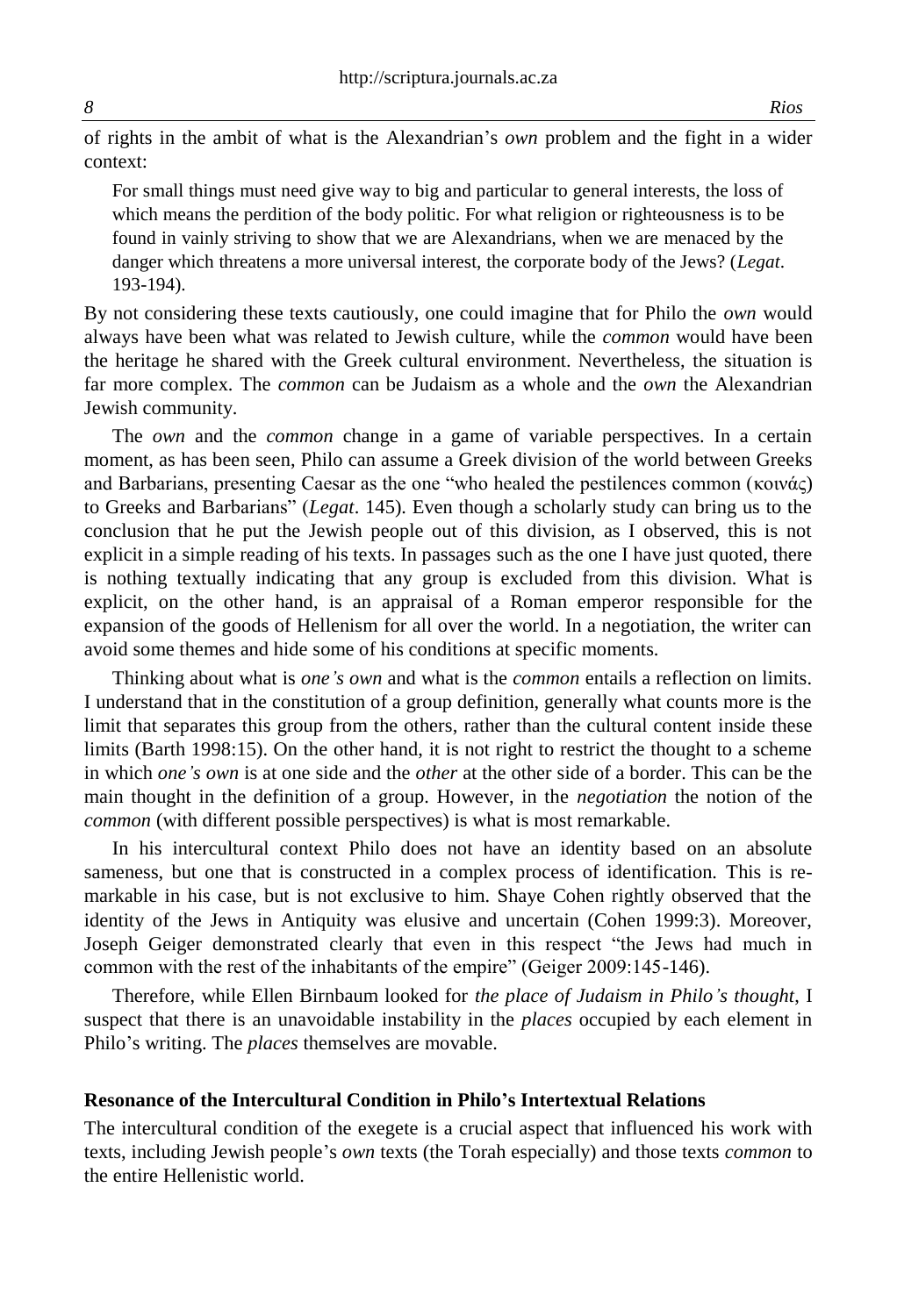The book the Alexandrian quoted most was the *Torah*. It makes us consider that he is obviously related to Jewish discursive traditions (not only in Diaspora but also) in Judea<sup>19</sup>, but he reads this *Book* in its translation in the Greek language, and uses a vocabulary and method of interpretation close to the one used by Greek interpreters. Although there is no consensus on the origins of Philo's allegorical interpretation, the most pertinent proposals to its constitution consider seriously the importance of similar methods developed among the Greeks. Frequently, the interpretation of the Stoics is evoked as a possible source. Even though this notion has been criticized by Long (1996 and 1997), I still think it is possible to observe a remarkable parallel. There are, however, other possible comparisons. Émile Bréhier (1950:39-44) compared Philonic allegories to the Pythagorean interpretation registered in *The Tabula of Cebes*. Recently, Motusova (2010) made a more precise approximation with Neo-Pythagorean hermeneutic tradition, and Berthelot (2012) pointed to a similarity with the hermeneutical work of the Neo-Platonists. The identification of the best Greek school or document to establish a comparison is an open question, but it is certainly the relation of Philo's method with the Greek world. Moreover, he mobilizes philosophical, medical and astronomic Greek knowledge in the exposition of his reading. That is to say, the very work with the sacred text is not closed inside a universe exclusively Jewish (which does not exist at all).

Philo also quotes verses from Homeric poems, lyrical poems, tragedies and comedies from the Greek literary corpus. He does so even in the course of an exegetical exposition of the *Torah*. However, he tries to preserve *a limit between Greek and Jewish literature*. Better said: a limit between Greek literature and the most sacred core of Jewish literature: the *Torah*. His preoccupation about this question, which seems to originate from the conflict with some 'accusers' of the Biblical text,<sup>20</sup> is manifest in oppositions such as the following:

Indeed an old saying is still current that the deity goes the round of the cities, in likeness now of this man now of that man, taking note of wrongs and transgressions. The current story may not be a true one, but it is at all events good and profitable for us that it should be current. And the sacred word ever entertaining holier and more august conceptions of Him that is, yet at the same time longing to provide instruction and teaching for the life of those who lack wisdom, likened God to man, not, however, to any particular man (*Somn*. 1.233-234).

Now the giants were on the earth in those days" (Gen. VI:4). Some may think that the Lawgiver is alluding to the myths of the poets about the giants, but indeed myth-making is a thing most alien to him, and his mind is set on following the steps of truth and nothing but truth (*Gig*. 58).

In the first passage, where we find a reference to the *Odyssey* (XVII:485-487), a certain honour is conceded to the Greek poem introduced as an 'ancient word' (παλαιὸς λόγος). However, Moses' book surpasses it in solemnity and holiness. In the second, Philo's aim is

 $\ddot{\phantom{a}}$ 

<sup>&</sup>lt;sup>19</sup> At this point I must observe that I am not considering the existence of a complete rupture between Palestinian Judaism and Judaism of the Diaspora, also because Judaism was Hellenized also in Judea (Hengel 1974). The rejection of specific aspects of Greek culture does not necessarily entail a complete opposition to Hellenism in general (Goldstein 1981). Nevertheless, I agree with Gregory Sterling, who observes that even though there was not a total rupture, the existence of differences in the responses of each Jewish community in its relationship with the Hellenism (Sterling 2001:278) is obvious.

<sup>20</sup> Philo reproduces one of these blames in *Conf*. 2.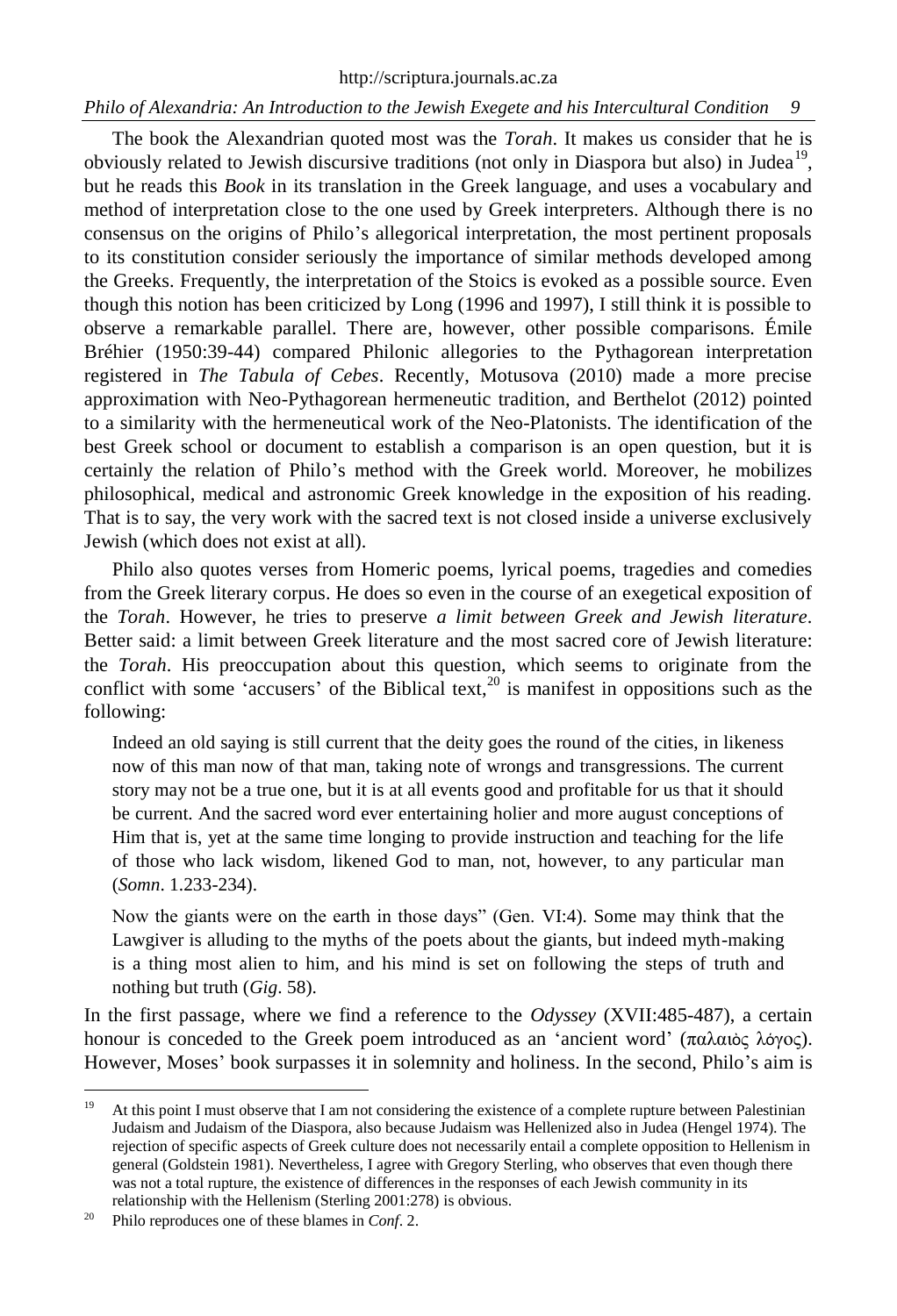to observe an even clearer limit by stating that what is read in the sacred book has nothing to do with the composition of myths (μυθοπλαστεῖν).

There is a real negotiation. Philo reads and uses Greek literature throughout in his works (Koskenniemi 2010; Berthelot 2011b). However, it is not a submissive appropriation. He is engaged in a real negotiation. He has conditions and reservations. He certainly knew and understood the methods developed at the Museum for the study of traditional texts, including the comparative mythology, $21$  but he decided to avoid them because of his appreciation of the Scriptures as inspired by God himself (Paul 2000:207-213). Instead, he opts for another Greek kind of reading, the allegorical method, as I have just mentioned. This option is the one he thought was the more suitable for his religious needs, and it results are propitious to his intercultural production. Similarly, in his works with Greek poetry, he is meticulous to select and introduce the verses without compromising on religious ideas opposite to those of Jewish monotheism. In this sense, every use of Greek poetry or Greek knowledge in his interpretation and exposition of the Bible reveals a continuous and thoughtful negotiation.

This is one of the ways the intercultural condition enriches the writing of the Jewish-Alexandrian exegete and renders it more and more intriguing.

#### **Conclusion**

This presentation of Philo's context as an intense intercultural environment makes evident that he is unavoidably an intercultural subject and exegete. It also shows that he is not a Jew trying to conciliate his thought with an exotic tradition. Moreover, it briefly suggests how rich the monumental works of this Alexandrian-Jew can be considered when the reader takes into consideration all the complexity of his cultural and discursive context. The main aim of this introductory article was to remark that this consideration is strictly necessary in any approach of Philo's works. As a secondary objective, it should offer to non-Philonists one more reason to consider reading this impressive *corpus*: the cultural complexity and tension present in it.

I suggest, moreover, that in addition to all the relevance of Philo of Alexandria to different fields of knowledge, $^{22}$  he and his works can be taken as a point of departure for a reflection on the practice of our contemporary theologians and exegetes, in a world which is more and more intercultural. This type of exercise seems to be useful (including perhaps especially) for biblical scholars working in ex-colonies countries – including African and South-American nations – where, as in Philo's Alexandria, interaction (sometimes *tense* interaction) of different cultures and different powers is a dynamic, strong and daily reality.

## **BIBLIOGRAPHY**

 $21$ <sup>21</sup> Maren Niehoff (2011) in her *Jewish Exegesis and Homeric Scholarship in Alexandria* presents the most complete work about the response of Jewish interpreters to the methods of the Museum. In a chapter on Philo, she demonstrates the Alexandrian's knowledge and conscious avoidance of these methods.

<sup>22</sup> David Runia affirms that Philo of Alexandria's works are important for five fields of knowledge: Jewish-Hellenistic Literature, Second Temple Judaism, New Testament, Patristic and Gnosticism (Runia 1990:185- 186).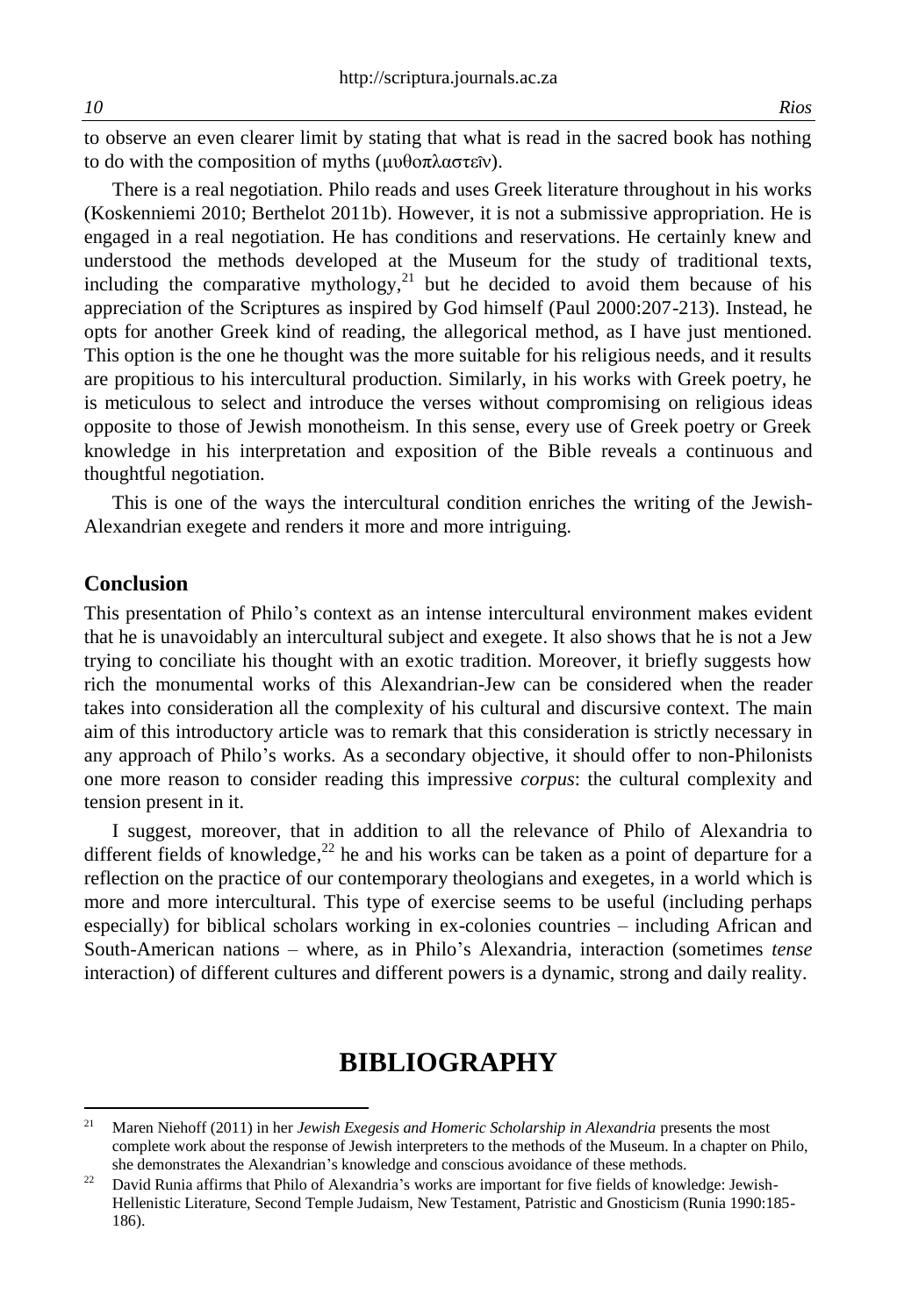- Barclay, J 1998. Who was considered an apostate in the Jewish Diaspora? In: Stanton, G and Stroumsa, G. *Tolerance and Intolerance in early Judaism and Christianity*. Cambridge: Cambridge University Press. 80-98.
- Barth, F 1998. Introduction. In: Barth, F. *Ethnic Groups and Boundaries: The Social Organization of Culture Difference.* Long Grove: Waveland Press.
- Baumgarten, AL 2002. Were the Greeks Different? If so, How and Why? In: Kugel, J. *Sem in the Tents of Japhet*: *Essays on the Encounter of Judaism and Hellenism.*  Leiden/Boston/Koln: Brill.
- Berthelot, K 2011a. Grecs, Barbares et Juifs dans l'oeuvre de Philon. In: Inowlocki, S and Decharneux, B. *Philon d'Alexandrie: un penseur a l'intersection des cultures grecoromaine, orientale, juive et chretienne.* Turnhout: Brespols. 47-61.
- 2011b. Philon d'Alexandrie, lecteur d'Homere: quelques elements de reflexion. In: Balansard, A, Dorival, G and Loubet, M. *Prolongements et renouvellements de la tradition classique*. Aix-en-Provence: Publications de l'Université de Provence. 145- 157.
- 2012. Philo and the Allegorical Interpretation of Homer in the Platonic Tradition (with an Emphasis on Porphyry's *De Antro Nympharum*). In: Niehof, M. *Homer and the Bible in the Eyes of Ancient Interpreters*. Leiden: Brill. 155-174.
- Birnbaum, E 1996. *The Place of Judaism in Philo's Thought: Israel, Jews, and Proselytes.* Atlanta, Georgia: Scholars Press.
- Birnbaum, E 2001. Philo on the Greeks: A Jewish Perspective on Culture and Society in First-Century Alexandria. *The Studia Philonica Annual*, XIII:37-58.
- Bréhier, E 1950. *Les idées philosophiques et religieuses de Philon d'Alexandrie*. Paris: Librairie Philosophique J. Vrin.
- Cohen, SJ D 1999. *The beginnings of Jewishness: boundaries, varieties, uncertainties.* Berkeley and Los Angeles: University of California Press.
- Daniélou, J 1958. *Philon d'Alexandrie*. Paris: Librairie Arthème Fayard.
- Feldman, L & Reinhold, M 1996. *Jewish Life and Thought among Greeks and Romans*: *Primary Readings*. Augsburg: Fortress.
- Gambetti, S 2009. *The Alexandrian Riots of 38 C.E. and the Persecution of the Jews*: *A Historical Reconstruction*. Leiden: Brill.
- Geiger, J 2009. The Jew and the Other: Doubtful and Multiple Identities in the Roman Empire. In: Levine, L and Schwartz, D. *Jewish Identities in Antiquity*. Tubingen: Mohr Siebeck. 136-146.
- Goldstein, J 1981. Jewish Acceptance and Rejection of Hellenism. In: Sanders, EP. *Jewish and Christian Self-Definition*. *Volume Two: Aspects of Judaism in the Graeco-Roman Period*. London: SCM Press. 64-87.
- Goudriaan, K 1992. Ethnical Strategies in Graeco-Roman Egypt. In: Bilde, P. *Ethnicity in Hellenistic Egypt*. Aarhus: Aarhus University Press. 74-99.
- Gruen, E 2011. *Rethinking the Other in Antiquity*. Princeton and Oxford: Princeton University Press.
- Hadas-Lebel, M 2003. *Philon d'Alexandrie: un penseur en diaspora.* Paris: Fayard.
- Harl, M 2011. L'association du Cosmos au culte sacerdotal selon Philon d'Alexandrie. In: Balansard, A, Dorival, G and Loubet, M. *Prolongements et renouvellements de la*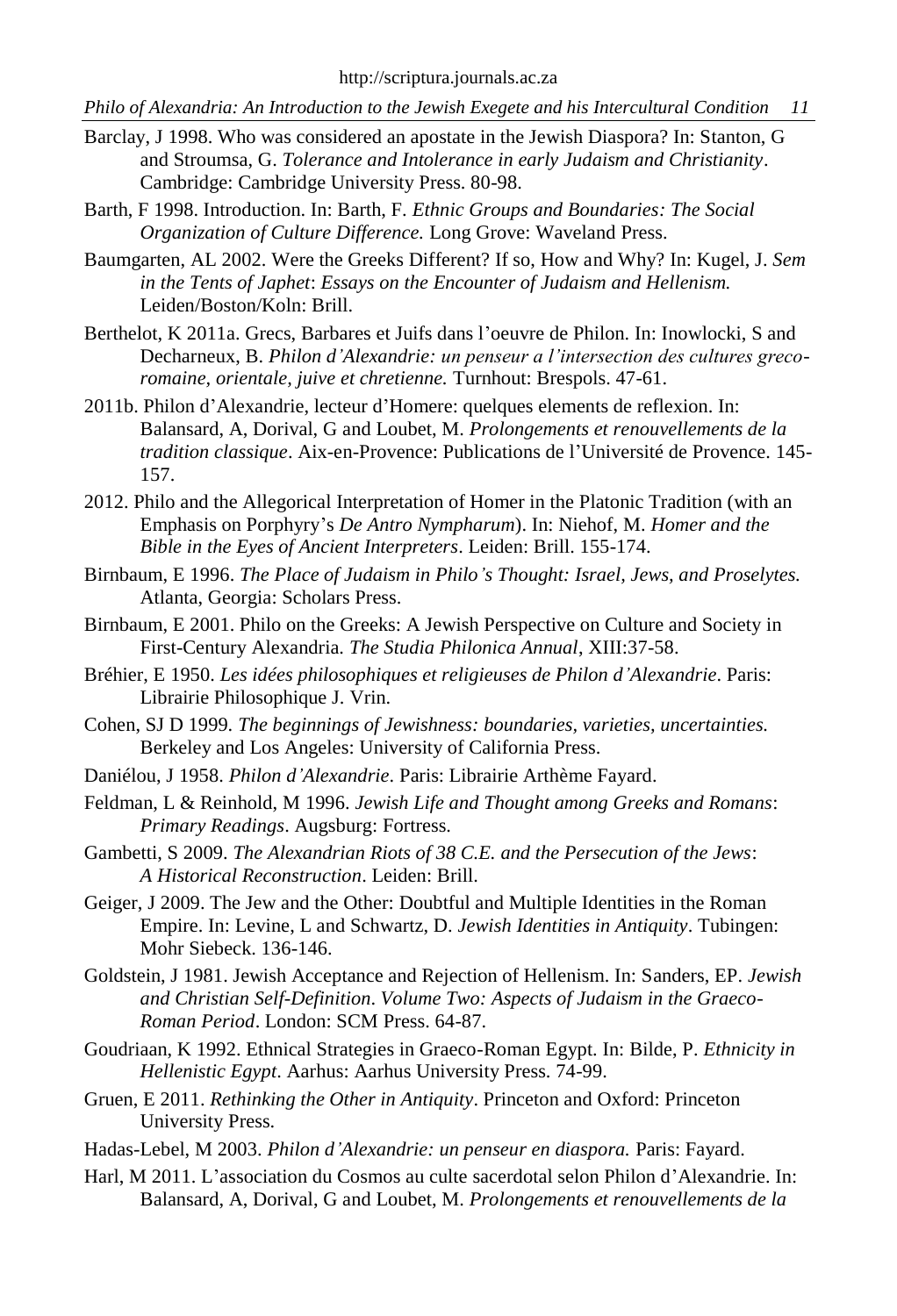*tradition classique*. Aix-en-Provence: Publications de l'Université de Provence. 173-186.

- Hartog, F 2004. *Memória de Ulisses*: Narrativas sobre fronteira na Grecia Antiga. Translated by Jacyntho Lins Brandao. Belo Horizonte: Editora UFMG.
- Hay, D 2002. Foils for the Therapeutae: References to Other Texts and Persons in Philo's *De Vita Contemplativa*. In: *Neotestamentica et Philonica*: Studies in Honor of Peder Borgen (Supplements to Novum Testamentum). Leiden: Brill. 330-348.
- Hayward, C 2000. Philo, the Septuagint of Genesis 32:24-32 and the Name 'Israel': Fighting the Passions, Inspiration and the Vision of God. In: *Journal of Jewish Studies*, LI (2):209-226.
- Hengel, M 1974. *Judaism and Hellenism*. Two Volumes. London: SCM Press.
- Hilgert, E 1995. Philo Judaeus et Alexandrinus: The State of the Problem. In: Kenney, J. *The School of Moses: Studies in Philo and Hellenistic Religion*. Atlanta: Scholar's Press. 1-15.
- Koskenniemi, E 2010. Philo and Greek Poets. *Journal for the Study of Judaism*, 41:301-322.
- Levine, L 2009. Jewish Identities in Antiquity: An Introductory Essay. In: Levine, L and Schwartz, D. *Jewish Identities in Antiquity.* Tubingen: Mohr Siebeck. 12-40.
- Long, AA 1996. Stoic readings of Homer. In. Long, AA. *Stoic Studies*. Cambridge: Cambridge University Press. 58-84.
- 1997. Allegory in Philo and Etymology in Stoicism: A Plea for Drawing Distinctions. *The Studia Philonica Annual*, IX:198-210.
- Mendelson, Alan 1988. *Philo's Jewish Identity*. Atlanta, Georgia: Scholars Press.
- Modrzejewski, J 1993. How to be a Jew in Hellenistic Egypt? In: Cohen, S; Frerichs, E. *Diasporas in Antiquity*. Atlanta: Scholars Press. 65-91.
- 2001. *The Jews of Egypt*: *From Rameses II to Emperor Hadrian*. Translated by Robert Cornman. Skokie (Illinois): Varda Books.
- Momigliano, A 1994. Jews and Greeks. In: Momigliano, A. *Essays on ancient and modern Judaism*. Edited and with an introduction by Silvia Berti. Translated by Maura Masella-Gayley. Chicago: The University of Chicago Press. 10-28.
- Motusova, E 2010. Allegorical Interpretation of the Pentateuch in Alexandria: Inscribing Aristobulus and Philo in a Wider Literary Context. *The Studia Philonica Annual*,  $XXII:1-52$ .
- Niehoff, M 2001. *Philo on Jewish Identity and Culture*. Tubingen: Mohr Siebeck.
- 2011. *Jewish Exegesis and Homeric Scholarship in Alexandria.* Cambridge: Cambridge University Press.
- Paul, A 2000. *Et l'homme créa la Bible: d'Hérodote à Flavius Joséphe*. Paris: Bayard Éditions.
- Runia, D 1994. Philonic Nomenclature. *The Studia Philonica Annual*, VI:1-27.
- 1990. How to read Philo. Runia, D. *Exegesis and Philosophy: Studies on Philo of Alexandria.* Aldershot: Variorum.
- Sandelin, K 2012. The Danger of Idolatry According to Philo of Alexandria. In: *Attraction and Danger of Alien Religion*. Tubingen: Mohr Siebeck. 27-59.